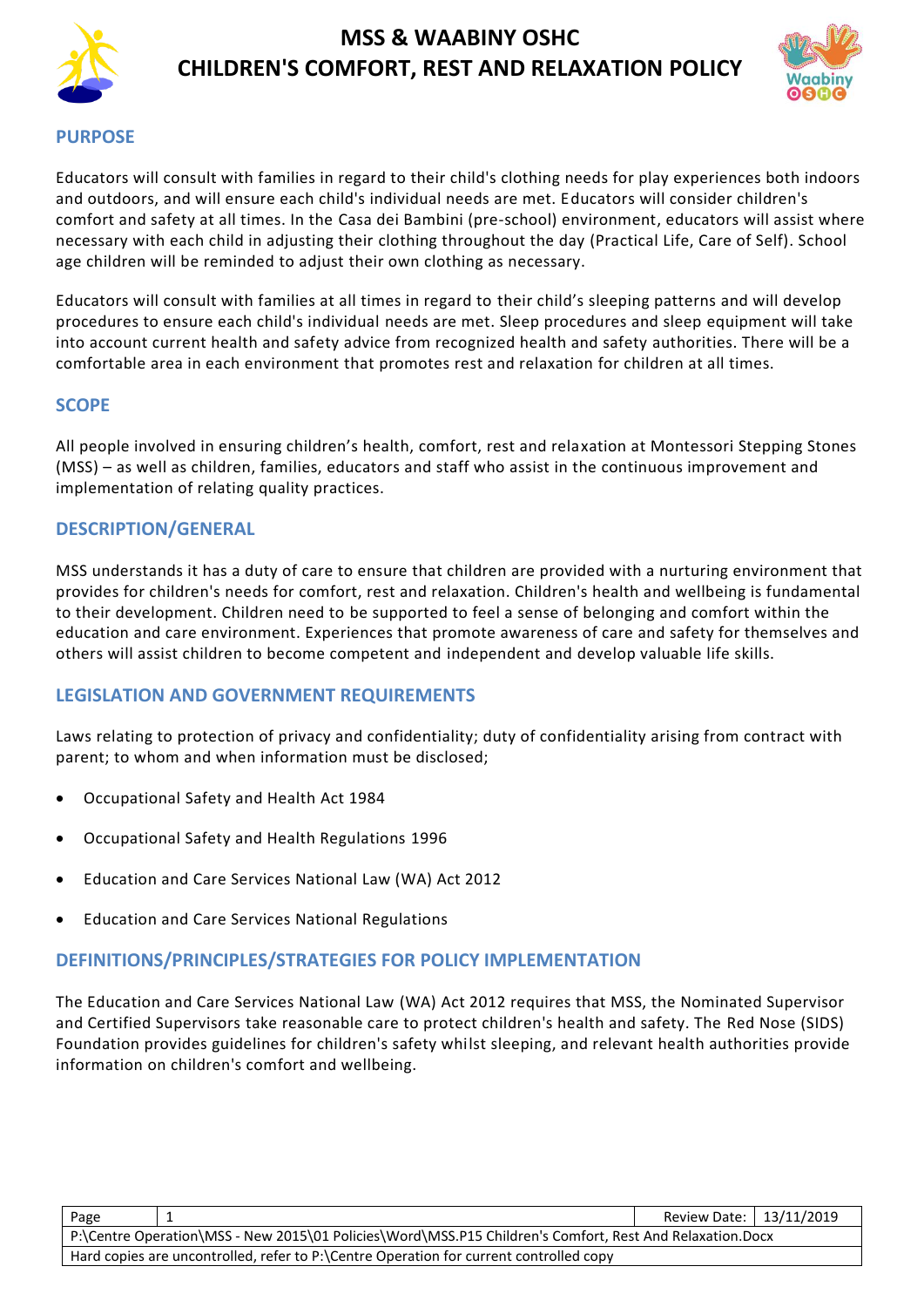



### **CHILDREN'S NEEDS**

A safe and caring environment in which their needs for comfort, rest and relaxation are met. The ability to choose appropriate clothing for comfort and participation in activities and experiences.

#### **FAMILIES' NEEDS**

Their child's health, wellbeing, comfort and safety is assured, and cultural needs recognised and addressed. Young children's routines for sleep and rest which are in place at home are carried through to routines at MSS whenever possible.

#### **EDUCATOR AND EMPLOYEE NEEDS**

Children are to be dressed appropriately for play and activities. Families understand children's clothing needs and support policy implementation. A comfortable, safe sleep environment for children which meets each child's individual needs; information on latest research and best practices that reduce the risk of SIDS; strategies to monitor care during sleep and rest times.

#### **MANAGEMENT NEEDS**

Employees to role model appropriate dress standards. Ensure employees have up to date information on best practice safety precautions for children's sleep, rest and comfort. Provide information sessions and printed material (in relevant languages to the service community) on reducing the risks and other pertinent topics relating to comfort, rest and relaxation.

#### **CLOTHING**

Educators will discuss appropriate dress with children in relation to:

- current weather conditions and differing seasons
- indoor or outdoor play
- different activities

Children will be required to wear clothing that will provide protection from harmful UV rays in the warmer months. (Refer to Sun Protection Policy.)

Families and children will be consulted about individual clothing needs, preferences and cultural requirements, and will make every effort to address these issues within the service's requirements for children's health and safety.

Children will be encouraged to communicate their needs for comfort and assistance, and develop independence and competence in their own personal hygiene, care and safety (Practical Life).

Educators will ensure that young children and babies are appropriately dressed for their age, mobility, experiences and activities at MSS.

Sleeping babies will wear clothes to keep them comfortably warm, but not hot and educators will ensure sleeping babies heads and faces are uncovered to prevent the baby from overheating, in line with SIDS recommendations.

| Page                                                                                                     |  | Review Date:   13/11/2019 |  |  |
|----------------------------------------------------------------------------------------------------------|--|---------------------------|--|--|
| P:\Centre Operation\MSS - New 2015\01 Policies\Word\MSS.P15 Children's Comfort, Rest And Relaxation.Docx |  |                           |  |  |
| Hard copies are uncontrolled, refer to P:\Centre Operation for current controlled copy                   |  |                           |  |  |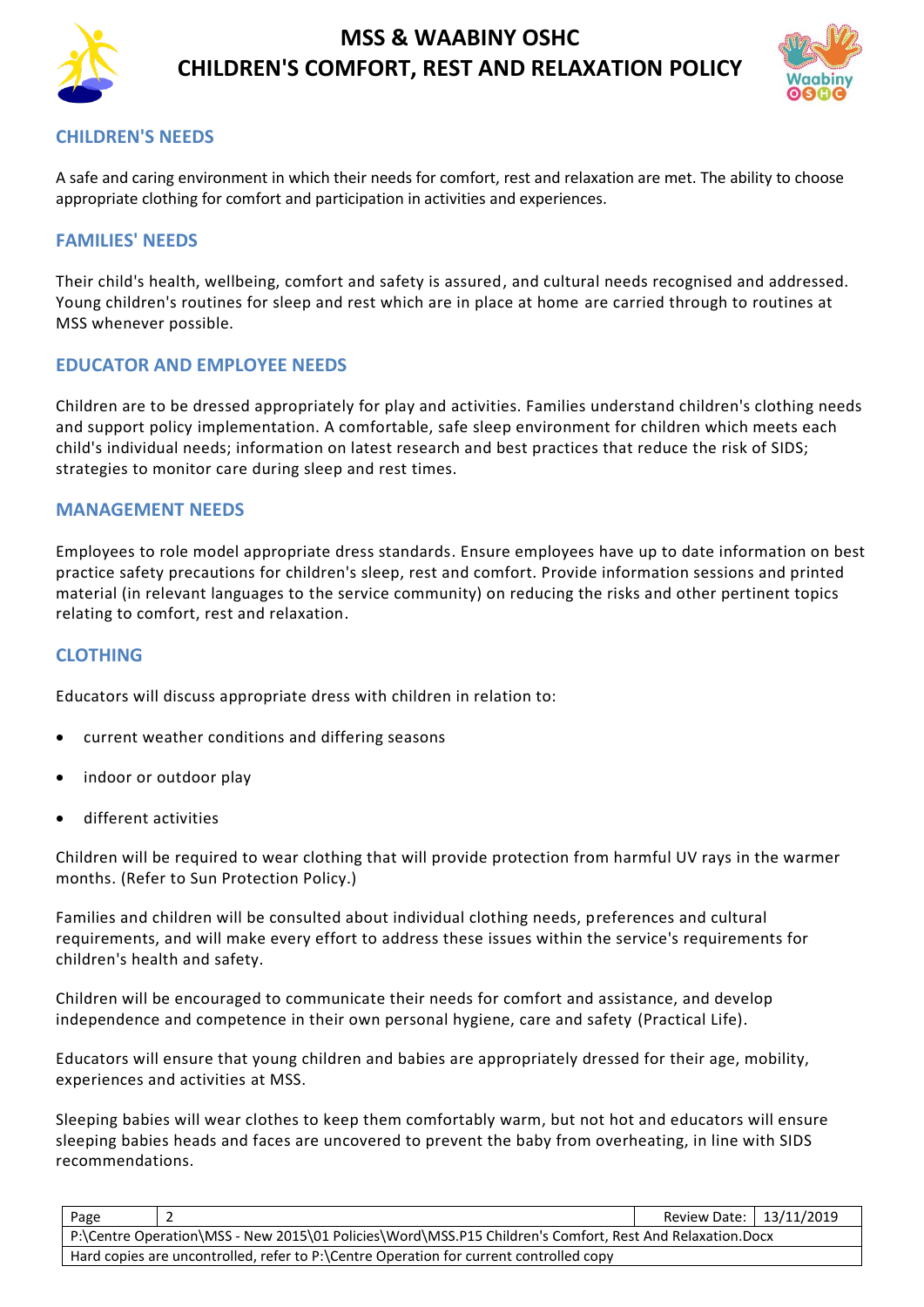

Educators will encourage children's independence in dressing and undressing and allow sufficient time for children to practice and master these skills within the daily routines of the service.

MSS will discuss with families that they need to provide sufficient spare clothing to ensure children are kept comfortable and dry at all times.

Soiled/wet clothing will not be rinsed or washed at the service as this can spread germs. Soiled clothing will be placed in a plastic bag, tied firmly to prevent leakage, placed in a bucket with the rooms name on it. Families will be informed when they arrive to collect their child's soiled clothes from the designated area.

Where children have special support needs or are pre-school age, families are required to provide at least one change of clothing for their child in the child's bag. Children in nappies or toilet learning should be provided with more than one change of clothing.

Families are asked to label each piece of their child's clothing and shoes, to avoid loss or any mix -up in clothing.

MSS will provide protective clothing to be worn during messy activities.

#### **REST AND RELAXATION**

Educators will provide an opportunity for children to sleep/rest or relax within our daily routines.

Educators will encourage children to sleep in order to meet their individual developmental needs.

Children will not be forced to sleep at any time. Quiet activities will be made available for children to experience whilst other children sleep.

Sleep/rest times will be regarded as a positive, pleasant experience within the rooms and educator will make every effort to provide a relaxing and comfortable sleep environment for all children.

Educators will ensure children are dressed appropriately and closely monitored (within hearing range and regularly observed) whilst sleeping.

Families will be informed that their child's bedding must be washed at least once a week or after soiling in line with our Health, Hygiene and Infection Control policy.

Comforters and/or security toys may be bought in for sleep/rest periods; however such items must not impact on the safety of children whist sleeping.

Educators will ensure their knowledge and understanding of recommendations from the SIDS Foundation is current and applicable. Where possible staff will implement recommendations from the SIDS foundation within sleep/rest routines. Other factors such as age of the child, cultural needs and requests from families will be considered when tailoring individual sleeping.

| Page                                                                                                     |  | Review Date:   13/11/2019 |  |  |  |
|----------------------------------------------------------------------------------------------------------|--|---------------------------|--|--|--|
| P:\Centre Operation\MSS - New 2015\01 Policies\Word\MSS.P15 Children's Comfort, Rest And Relaxation.Docx |  |                           |  |  |  |
| Hard copies are uncontrolled, refer to P:\Centre Operation for current controlled copy                   |  |                           |  |  |  |